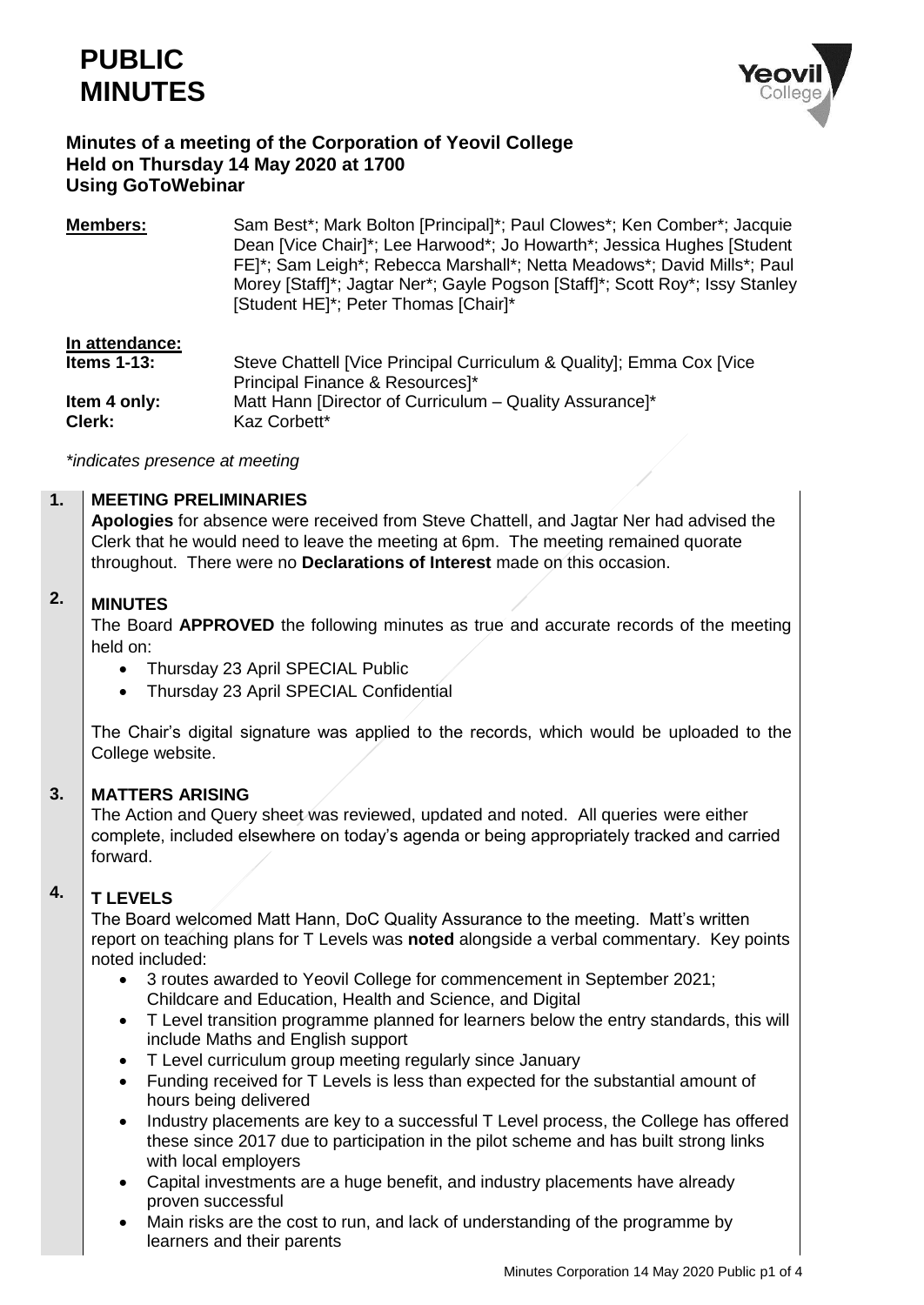One member commented that T Levels focussed on exams over course work, and asked how this would be supported. Matt responded that, just like some current courses, teaching will be geared towards assessment preparation

The Board thanked Matt for his report.

The Board moved on to discuss the detailed paper prepared by the Principal describing plans to bid for three phases of T Level capital funding over the next three years, and the significant campus improvements planned with this investment. The Board will consider the development of the College as a key focus at its June Strategy Day.

## *Matt Hann left the meeting at 17.30*

#### **5. PRINCIPAL'S REPORT**

The Corporation **noted** the Principal's Report. On this occasion there was particular emphasis upon:

- Multi Academy Trust
- New Student Recruitment
- Supporting our Community
- **•** Budget Scenarios
- NART tables
- Stakeholder feedback
- Projects
- National and regional awards

The FE Student Governor commented on how well supported she has been supported by her tutors throughout the lockdown so far.

The Board **noted** the Operating Statement, and the Chair asked the Audit Committee to review the impact of Covid-19 on the targets and content within at its next meeting.

The Principal had prepared an additional paper in response to the Government request for Colleges to prepare for a possible re-opening at the beginning of June. The Board **noted** the paper, and the recommendation of the Principal to delay a physical re-opening until September. The Board discussed this recommendation at length, key points included:

- College is very much still 'open' at the moment, it is purely the physical campus that is closed to students
- College teaching finishes mid-June, so would be a small window for delivery
- Additional health and safety testing will be required for campus facilities (eg legionella testing) due to the extended closure
- To allow students appropriate distancing whilst completing physical activities would be extremely challenging, and would mean lecturers delivering the same lesson multiple times to small groups
- The current online delivery is excellent, on-site delivery will reduce the capacity to offer this delivery due to the extensive teaching hours necessary
- Social and refreshment areas will remain closed, campus will feel deserted
- Based on the current advice, the Principal would not feel comfortable asking students/staff on site without providing PPE
- Jo Howarth explained the challenges facing YDH, and how part of the challenge will be working towards a way to live alongside the virus as is the case with other infections. She reassured the Board that young people are much less likely to suffer a serious illness with this virus. As the College is not a clinical environment, the use of gloves and aprons would not be recommended, but it is possible that face coverings could help minimise spread

### **Audit Committee**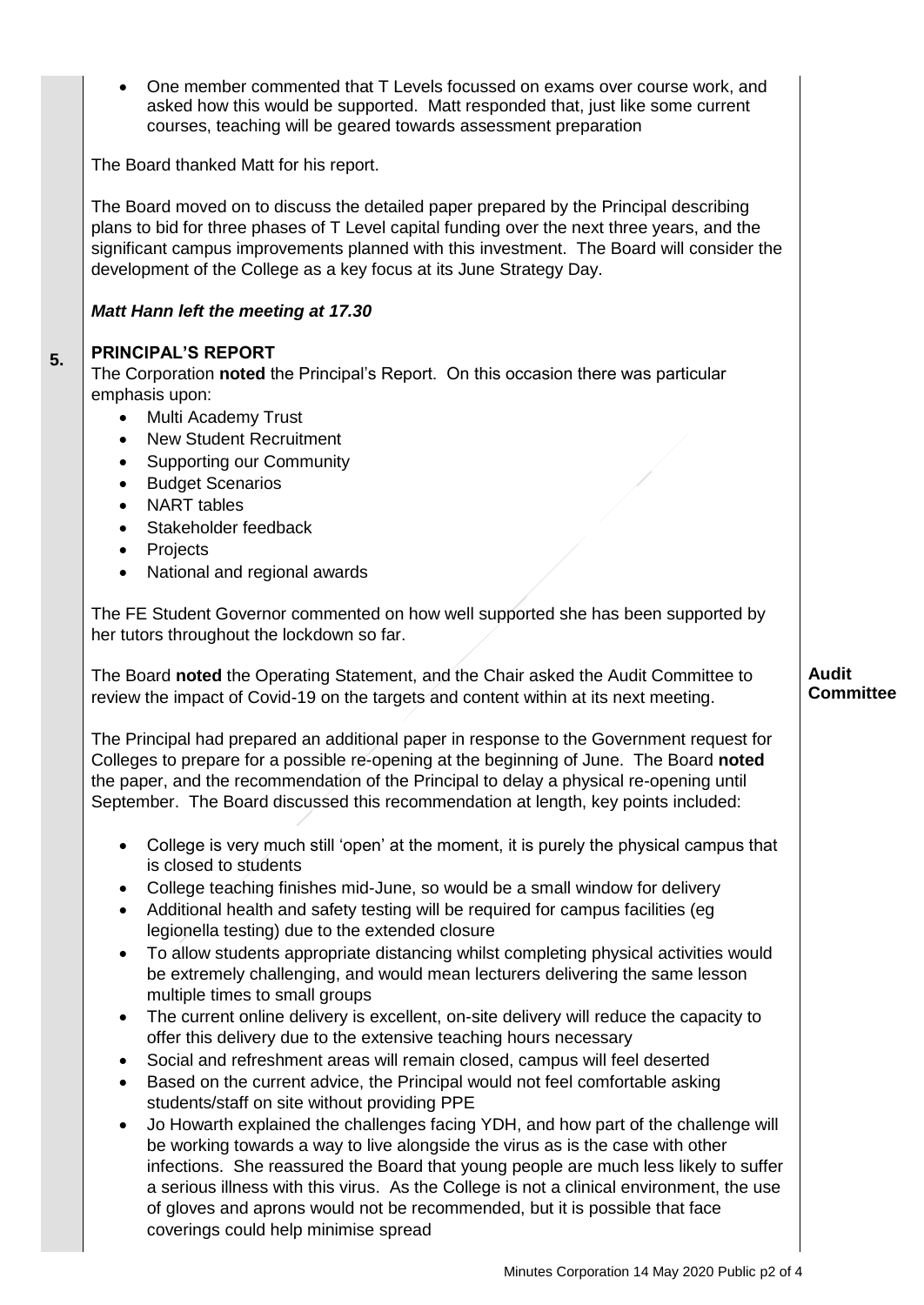| It seems like a better use of staff time to focus on building a really strong provision<br>$\bullet$<br>for September, rather than on a very small delivery for June<br>Members asked what other Colleges would be doing. The Principal commented that<br>$\bullet$<br>it seems that locally Colleges are considering a similar response<br>Some vulnerable students may be accepted on site sooner than others, one member<br>$\bullet$<br>asked whether additional support would be needed. The Principal assured the Board<br>that there will be strong hygiene practices in place, and the classroom will be placed<br>near handwashing facilities<br>The Board would like a clear roadmap of the delivery plan from September<br>$\bullet$<br>The Principal highlighted that as the information and guidance from the Government<br>$\bullet$<br>is changing fast, the College is ready to mobilise an action plan to reopen at very<br>short notice if necessary |  |
|------------------------------------------------------------------------------------------------------------------------------------------------------------------------------------------------------------------------------------------------------------------------------------------------------------------------------------------------------------------------------------------------------------------------------------------------------------------------------------------------------------------------------------------------------------------------------------------------------------------------------------------------------------------------------------------------------------------------------------------------------------------------------------------------------------------------------------------------------------------------------------------------------------------------------------------------------------------------|--|
| Following this discussion, the Board supported the Principal's recommendation to focus on<br>re-opening the Campus in September. The Board would like to see a clear roadmap of the<br>delivery plan from September at its next meeting.                                                                                                                                                                                                                                                                                                                                                                                                                                                                                                                                                                                                                                                                                                                               |  |
| <b>FINANCIAL UPDATE</b><br>The Board noted a verbal update from the VP F&R on the current financial position.<br>Discussions on this item are recorded in the Confidential minutes.                                                                                                                                                                                                                                                                                                                                                                                                                                                                                                                                                                                                                                                                                                                                                                                    |  |
| The minutes of the Finance and Remuneration Committee's meeting on 7 May 2020 were<br>noted. The VP F&R gave a short update on the current building conditions position,<br>following discussions at the Committee. She assured the Board that all Health and Safety<br>issues have either been addressed, or are in progress.                                                                                                                                                                                                                                                                                                                                                                                                                                                                                                                                                                                                                                         |  |
| The Board <b>approved</b> the Utilities contract, following a tender process. Netta Meadows<br>abstained from voting, due to lack of Governor involvement throughout. The VP F&R<br>assured the Board that Governor involvement had been built into the tender procedure, and<br>apologised that on this occasion it had been regrettably overlooked.                                                                                                                                                                                                                                                                                                                                                                                                                                                                                                                                                                                                                  |  |
| Jagtar Ner left at 18.15.                                                                                                                                                                                                                                                                                                                                                                                                                                                                                                                                                                                                                                                                                                                                                                                                                                                                                                                                              |  |
| <b>IOT UPDATE</b><br>The Board noted a verbal update from the Principal on the current IoT position. The Board<br>moved on to review the IT tender evaluation in detail, discussions on this item are recorded<br>in the confidential minutes.                                                                                                                                                                                                                                                                                                                                                                                                                                                                                                                                                                                                                                                                                                                         |  |
| <b>TEACHING AND LEARNING</b><br>The Board noted a detailed paper prepared by the VP C&Q describing the current teaching<br>provision and engagement throughout all teaching areas within the College.<br>The Chair commented quantitative data is needed to allow full analysis. The Principal<br>advised that this data is due out tomorrow, and can be reviewed at the Board's next meeting.                                                                                                                                                                                                                                                                                                                                                                                                                                                                                                                                                                         |  |
| RISK MANAGEMENT AND INTERNAL CONTROLS<br>The Board noted a paper prepared by the VP F&R detailing the proposed plans for<br>appointment of Internal Auditors. Mazars were awarded both the internal and external audits<br>at the last tender 3 years ago, however due to a recent change in policy it is no longer<br>possible to appoint one Auditor for both audits. The VP F&R has worked closely with the<br>Chair of Audit, who recommended the extension of the external audit contract with Mazars<br>for 12 months. The Board approved this recommendation, and the commencement of<br>tender process for internal audit. The Audit Committee would bring their recommendation for<br>appointment to the Board's June meeting.                                                                                                                                                                                                                                |  |

There were no other risk management items to note.

**6.**

**7.**

**8.**

**9.**